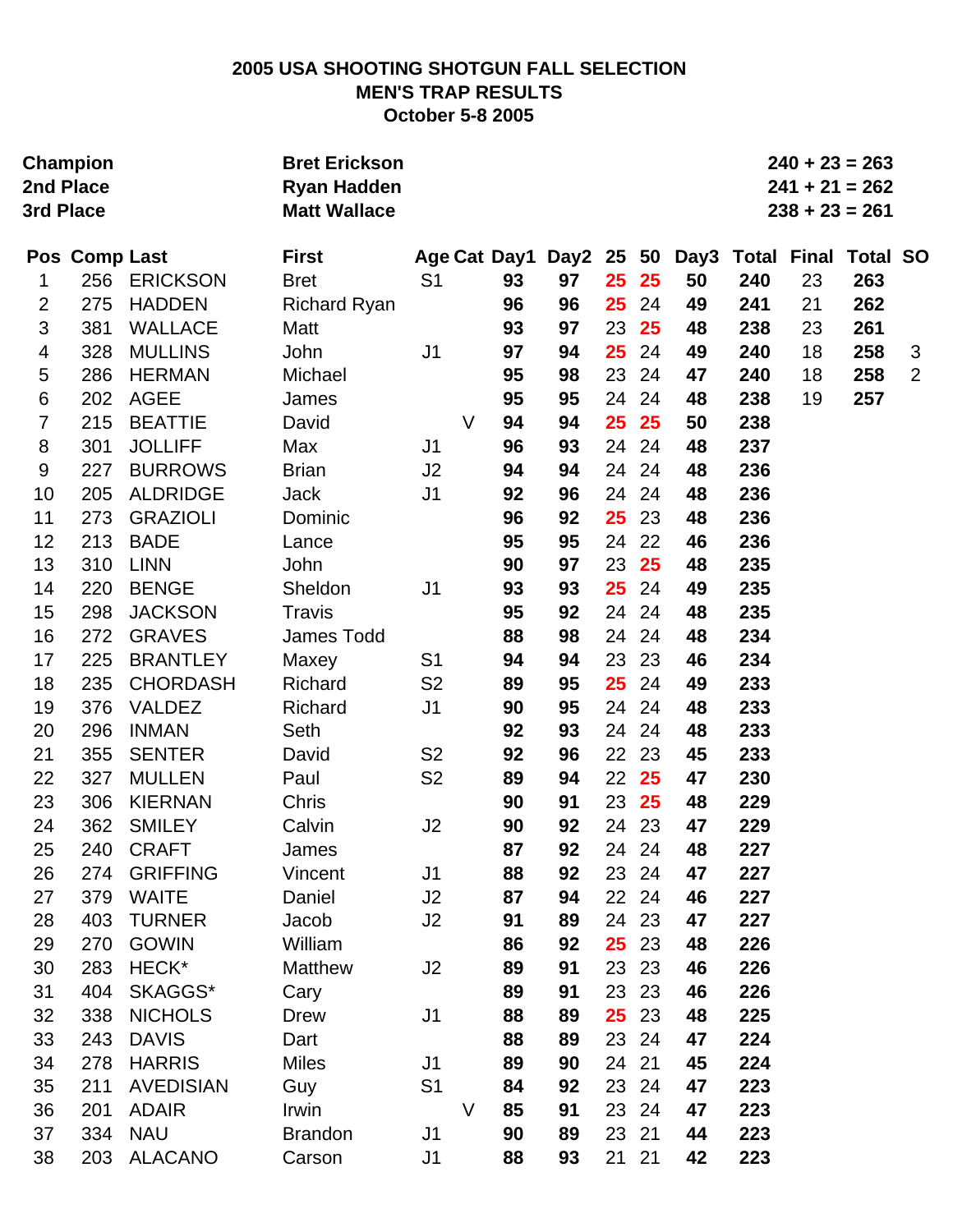| 39       | 271        | <b>GRANTHAM</b>                  | Michael        | J <sub>1</sub> |   | 89       | 92       | 22       | 20       | 42       | 223        |
|----------|------------|----------------------------------|----------------|----------------|---|----------|----------|----------|----------|----------|------------|
| 40       | 285        | <b>HENNING</b>                   | Daniel         | J2             |   | 89       | 88       | 23       | 22       | 45       | 222        |
| 41       | 318        | <b>McALLISTER</b>                | Logan          |                |   | 84       | 90       | 23       | 24       | 47       | 221        |
| 42       | 236        | <b>CHUBB JR</b>                  | Allen          | S <sub>1</sub> |   | 93       | 82       | 23       | 23       | 46       | 221        |
| 43       | 218        | <b>BELCHER</b>                   | lan            |                | V | 88       | 89       | 23       | 21       | 44       | 221        |
| 44       | 331        | <b>MYERS</b>                     | Doug           |                |   | 88       | 89       | 21       | 22       | 43       | 220        |
| 45       | 388        | <b>WHITE</b>                     | Joshua         | J <sub>1</sub> |   | 93       | 87       | 19       | 21       | 40       | 220        |
| 46       | 249        | <b>DROZD</b>                     | <b>Tyler</b>   | J2             |   | 82       | 89       | 23       | 24       | 47       | 218        |
| 47       | 326        | MOSIER*                          | Gregory        | J <sub>1</sub> |   | 82       | 90       | 22       | 23       | 45       | 217        |
| 48       | 263        | <b>FURMAN</b>                    | George         |                |   | 82       | 89       | 24       | 22       | 46       | 217        |
| 49       | 385        | <b>WEBB</b>                      | Josh           | J2             |   | 89       | 84       | 22       | 22       | 44       | 217        |
| 50       | 377        | <b>VANDAM</b>                    | Patrick        |                |   | 81       | 90       | 21       | 23       | 44       | 215        |
| 51       | 380        | <b>WALLACE</b>                   | Casey Jake     | J <sub>2</sub> |   | 87       | 85       | 22       | 21       | 43       | 215        |
| 52       | 366        | <b>SNAPP</b>                     | Jordan         | J2             |   | 87       | 86       | 22       | 20       | 42       | 215        |
| 53       | 206        | <b>ALLISON</b>                   | James          | J <sub>1</sub> |   | 88       | 85       | 18       | 23       | 41       | 214        |
| 54       | 228        | <b>BURROWS</b>                   | Michael        |                | V | 88       | 84       | 23       | 19       | 42       | 214        |
| 55       | 323        | <b>MEIN</b>                      | <b>Derrick</b> | J <sub>1</sub> |   | 86       | 90       | 19       | 19       | 38       | 214        |
| 56       | 241        | <b>CRAMER</b>                    | Donald         |                |   | 82       | 84       | 23       | 24       | 47       | 213        |
| 57       | 289        | <b>HOFFMAN</b>                   | <b>Matthew</b> | J1             |   | 86       | 84       | 21       | 22       | 43       | 213        |
| 58       | 242        | <b>DAUENHAUER</b>                | Seth           |                |   | 84       | 85       | 20       | 22       | 42       | 211        |
| 59       | 313        | <b>MACEK</b>                     | <b>Steven</b>  | J <sub>1</sub> |   | 88       | 81       | 21       | 21       | 42       | 211        |
| 60       | 255        | <b>ENOMOTO</b>                   | <b>Benton</b>  |                |   | 79       | 84       | 24       | 23       | 47       | 210        |
| 61       | 224        | <b>BOGGAN</b>                    | Daniel         | J1             |   | 85       | 80       | 25       | 20       | 45       | 210        |
| 62       | 324        | <b>MELBOURNE</b>                 | Devon          | J2             |   | 79       | 83       | 25       | 21       | 46       | 208        |
| 63       | 259        | <b>FIDDES</b>                    | Cameron        | J <sub>2</sub> |   | 86       | 78       | 21       | 22       | 43       | 207        |
| 64       | 367        | <b>SPIVEY</b>                    | Aric           | J <sub>1</sub> |   | 84       | 81       | 19       | 22       | 41       | 206        |
| 65       | 391        | <b>WILDER</b>                    | D. Sean        |                |   | 79       | 79       | 24       | 23       | 47       | 205        |
| 66       | 216        | <b>BEEBE</b>                     | Doug           | J2             |   | 87       | 85       | 15       | 18       | 33       | 205        |
| 67       | 229        | <b>BUTTON</b>                    | Wiley          | J <sub>2</sub> |   | 78       | 84       | 21       | 21       | 42       | 204        |
| 68       | 299        | <b>JEFFRIES</b>                  | Jacob          |                |   | 82       | 80       | 22       | 20       | 42       | 204        |
| 69       | 365        | <b>SMYTH</b>                     | David          |                | V | 81       | 82       | 21       | 20       | 41       | 204        |
| 70       | 295        | <b>HUNT</b>                      | <b>Destry</b>  | J2             |   | 82       | 84       | 18       | 20       | 38       | 204        |
| 71       | 297        | <b>IVEY</b>                      | <b>Brian</b>   | J <sub>1</sub> |   | 73       | 84       | 23       | 23       | 46       | 203        |
| 72       | 282        | <b>HARTZELL</b>                  | David          | S <sub>2</sub> |   | 76       | 88       | 20       | 17       | 37       | 201        |
| 73       | 204        | <b>ALCANTARA</b>                 | Ricardo        | S <sub>1</sub> |   | 78       | 78       | 21       | 23       | 44       | 200        |
| 74       | 387        | <b>WEGER</b><br><b>BREEZE JR</b> | Johnny         | S <sub>2</sub> |   | 80       | 83       | 19       | 18       | 37       | 200        |
| 75       | 226        |                                  | Fritz          | S <sub>2</sub> |   | 82       | 74       | 22       | 21       | 43       | 199        |
| 76       | 400        | <b>YSLAS</b>                     | John           | J2             | V | 80       | 81       | 19       | 18       | 37       | 198        |
| 77       | 208<br>344 | <b>ARBUCKLE</b><br><b>POPE</b>   | Simon          |                | V | 80<br>79 | 81       | 19<br>20 | 18<br>20 | 37<br>40 | 198<br>196 |
| 78<br>79 | 361        | <b>SLOCUMB</b>                   | Jay<br>Shane   | J3             |   | 75       | 77<br>84 | 17       | 20       | 37       | 196        |
| 80       | 212        | <b>BABER</b>                     | <b>Thomas</b>  | S <sub>2</sub> |   | 75       | 82       | 19       | 18       | 37       | 194        |
| 81       | 396        | <b>WINGATE</b>                   | Robert         | J <sub>2</sub> |   | 74       | 75       | 20       | 22       | 42       | 191        |
| 82       | 277        | <b>HANNAH</b>                    | Karl           |                | V | 83       | 73       | 20       | 14       | 34       | 190        |
| 83       | 398        | <b>WOOD</b>                      | Adam           |                |   | 69       | 79       | 22       | 19       | 41       | 189        |
| 84       | 383        | <b>WARNER</b>                    | <b>Billie</b>  | S <sub>1</sub> |   | 73       | 76       | 19       | 20       | 39       | 188        |
| 85       | 402        | <b>NOVINSKI</b>                  | <b>Cletus</b>  |                |   | 72       | 75       | 19       | 20       | 39       | 186        |
|          |            |                                  |                |                |   |          |          |          |          |          |            |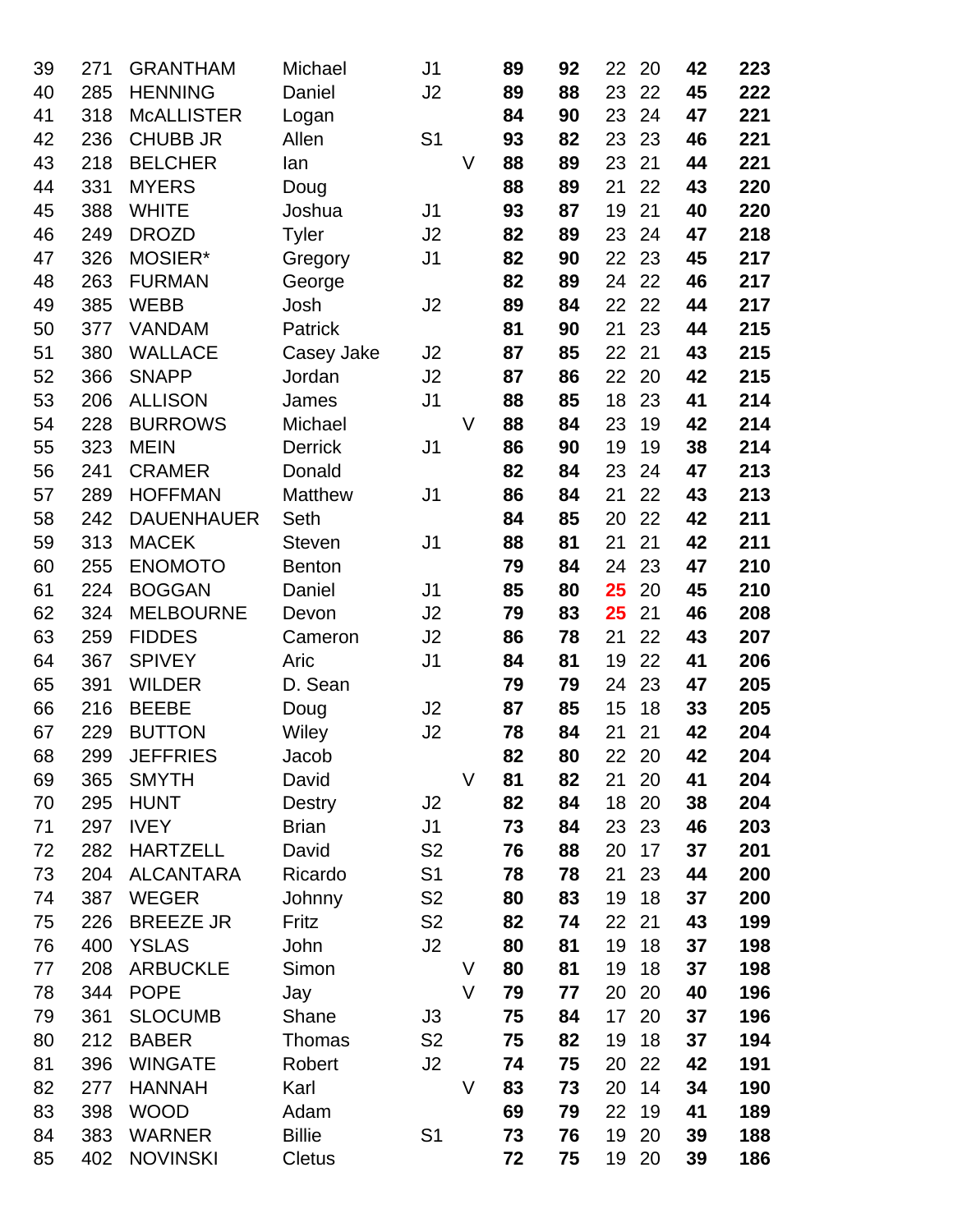|  | 86 371 STRICKLAND Chase |             | .13               | 65 | 80 19 17 36 181    |  |
|--|-------------------------|-------------|-------------------|----|--------------------|--|
|  | 87 257 EVANS            | Steven      | . . 11            |    | 65 71 21 20 41 177 |  |
|  | 88 363 SMITH            | Tyler       | $\blacksquare$ 11 |    | 72 63 19 20 39 174 |  |
|  | 89 210 ARNOLD           | <b>Nick</b> | $.11 -$           |    | 61 76 18 16 34 171 |  |

Comp #326 received 3 pt deduction rnd 1 day 1 rule #9.13.4.6.2 Comp #398 received 3 pt deduction rnd 4 day 1 rule #9.13.4.6.2 Comp #283 received 1 pt deduction rnd 4 day 1 rule #9.5.7.7.1 Comp #404 received 3 pt deduction rnd 3 day 2 rule #9.13.4.6.2

## **JUNIOR MEN'S TRAP RESULTS**

|                | Pos Comp Last |                  | <b>First</b>   | Age Cat Day1 Day2 25 50 |    |    |    |       | Day3 | <b>Total Final</b> |    | <b>Total SO</b> |                |
|----------------|---------------|------------------|----------------|-------------------------|----|----|----|-------|------|--------------------|----|-----------------|----------------|
| 1              | 301           | <b>JOLLIFF</b>   | Max            | J <sub>1</sub>          | 96 | 93 | 24 | 24    | 48   | 237                | 24 | 261             |                |
| 2              | 328           | <b>MULLINS</b>   | John           | J <sub>1</sub>          | 97 | 94 | 25 | 24    | 49   | 240                | 20 | 260             |                |
| 3              | 205           | <b>ALDRIDGE</b>  | <b>Jack</b>    | J <sub>1</sub>          | 92 | 96 | 24 | 24    | 48   | 236                | 20 | 256             |                |
| 4              | 220           | <b>BENGE</b>     | Sheldon        | J <sub>1</sub>          | 93 | 93 | 25 | 24    | 49   | 235                | 18 | 253             | $\overline{2}$ |
| 5              | 376           | <b>VALDEZ</b>    | Richard        | J <sub>1</sub>          | 90 | 95 | 24 | 24    | 48   | 233                | 20 | 253             | $\mathbf{1}$   |
| 6              | 227           | <b>BURROWS</b>   | <b>Brian</b>   | J2                      | 94 | 94 | 24 | 24    | 48   | 236                | 14 | 250             |                |
| $\overline{7}$ | 362           | <b>SMILEY</b>    | Calvin         | J2                      | 90 | 92 |    | 24 23 | 47   | 229                |    |                 |                |
| 8              | 274           | <b>GRIFFING</b>  | Vincent        | J <sub>1</sub>          | 88 | 92 | 23 | 24    | 47   | 227                |    |                 |                |
| 9              | 379           | <b>WAITE</b>     | Daniel         | J2                      | 87 | 94 | 22 | 24    | 46   | 227                |    |                 |                |
| 10             | 403           | <b>TURNER</b>    | Jacob          | J2                      | 91 | 89 | 24 | 23    | 47   | 227                |    |                 |                |
| 11             | 283           | HECK*            | <b>Matthew</b> | J2                      | 89 | 91 | 23 | 23    | 46   | 226                |    |                 |                |
| 12             | 338           | <b>NICHOLS</b>   | <b>Drew</b>    | J <sub>1</sub>          | 88 | 89 | 25 | 23    | 48   | 225                |    |                 |                |
| 13             | 278           | <b>HARRIS</b>    | <b>Miles</b>   | J <sub>1</sub>          | 89 | 90 | 24 | 21    | 45   | 224                |    |                 |                |
| 14             | 334           | <b>NAU</b>       | <b>Brandon</b> | J <sub>1</sub>          | 90 | 89 | 23 | 21    | 44   | 223                |    |                 |                |
| 15             | 203           | <b>ALACANO</b>   | Carson         | J <sub>1</sub>          | 88 | 93 | 21 | 21    | 42   | 223                |    |                 |                |
| 16             | 271           | <b>GRANTHAM</b>  | Michael        | J <sub>1</sub>          | 89 | 92 | 22 | 20    | 42   | 223                |    |                 |                |
| 17             | 285           | <b>HENNING</b>   | Daniel         | J2                      | 89 | 88 |    | 23 22 | 45   | 222                |    |                 |                |
| 18             | 388           | <b>WHITE</b>     | Joshua         | J <sub>1</sub>          | 93 | 87 | 19 | 21    | 40   | 220                |    |                 |                |
| 19             | 249           | <b>DROZD</b>     | <b>Tyler</b>   | J2                      | 82 | 89 | 23 | 24    | 47   | 218                |    |                 |                |
| 20             | 326           | MOSIER*          | Gregory        | J <sub>1</sub>          | 82 | 90 | 22 | 23    | 45   | 217                |    |                 |                |
| 21             | 385           | <b>WEBB</b>      | Josh           | J2                      | 89 | 84 |    | 22 22 | 44   | 217                |    |                 |                |
| 22             | 380           | <b>WALLACE</b>   | Casey Jake     | J2                      | 87 | 85 | 22 | 21    | 43   | 215                |    |                 |                |
| 23             | 366           | <b>SNAPP</b>     | Jordan         | J2                      | 87 | 86 |    | 22 20 | 42   | 215                |    |                 |                |
| 24             | 206           | <b>ALLISON</b>   | James          | J <sub>1</sub>          | 88 | 85 | 18 | 23    | 41   | 214                |    |                 |                |
| 25             | 323           | <b>MEIN</b>      | <b>Derrick</b> | J <sub>1</sub>          | 86 | 90 | 19 | 19    | 38   | 214                |    |                 |                |
| 26             | 289           | <b>HOFFMAN</b>   | Matthew        | J <sub>1</sub>          | 86 | 84 | 21 | 22    | 43   | 213                |    |                 |                |
| 27             | 313           | <b>MACEK</b>     | Steven         | J <sub>1</sub>          | 88 | 81 | 21 | 21    | 42   | 211                |    |                 |                |
| 28             | 224           | <b>BOGGAN</b>    | Daniel         | J <sub>1</sub>          | 85 | 80 | 25 | 20    | 45   | 210                |    |                 |                |
| 29             | 324           | <b>MELBOURNE</b> | Devon          | J2                      | 79 | 83 | 25 | 21    | 46   | 208                |    |                 |                |
| 30             | 259           | <b>FIDDES</b>    | Cameron        | J2                      | 86 | 78 | 21 | 22    | 43   | 207                |    |                 |                |
| 31             | 367           | <b>SPIVEY</b>    | Aric           | J <sub>1</sub>          | 84 | 81 | 19 | 22    | 41   | 206                |    |                 |                |
| 32             | 216           | <b>BEEBE</b>     | Doug           | J2                      | 87 | 85 | 15 | 18    | 33   | 205                |    |                 |                |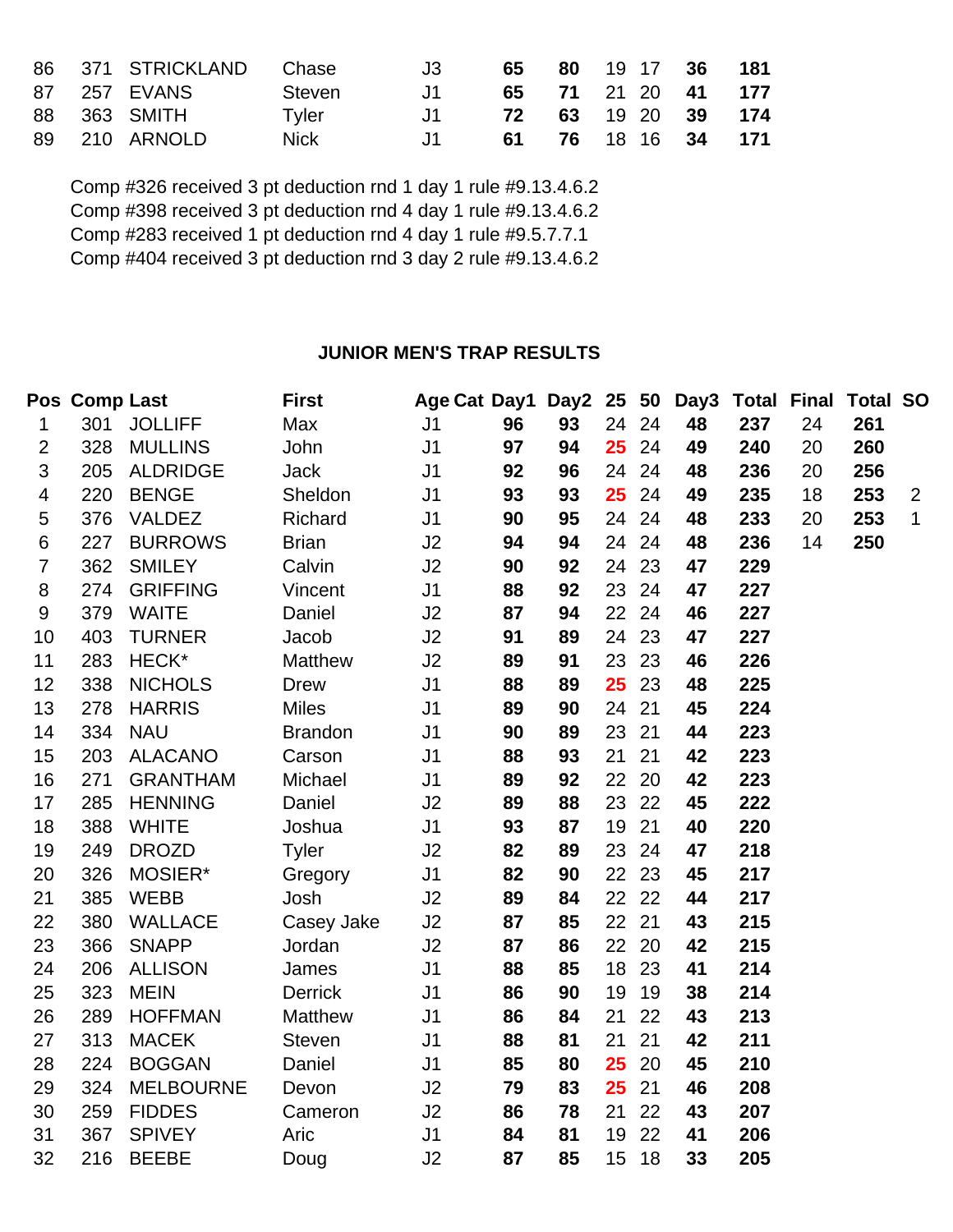| 33 | 229 | <b>BUTTON</b>     | Wiley         | J2             | 78 | 84 | 21 | -21       | 42 | 204 |
|----|-----|-------------------|---------------|----------------|----|----|----|-----------|----|-----|
| 34 | 295 | <b>HUNT</b>       | <b>Destry</b> | J <sub>2</sub> | 82 | 84 | 18 | 20        | 38 | 204 |
| 35 | 297 | <b>IVEY</b>       | <b>Brian</b>  | J1             | 73 | 84 | 23 | -23       | 46 | 203 |
| 36 | 400 | <b>YSLAS</b>      | <b>John</b>   | J <sub>2</sub> | 80 | 81 | 19 | 18        | 37 | 198 |
| 37 | 361 | <b>SLOCUMB</b>    | Shane         | J3             | 75 | 84 | 17 | 20        | 37 | 196 |
| 38 | 396 | <b>WINGATE</b>    | Robert        | J <sub>2</sub> | 74 | 75 | 20 | -22       | 42 | 191 |
| 39 | 371 | <b>STRICKLAND</b> | Chase         | J3             | 65 | 80 | 19 | -17       | 36 | 181 |
| 40 | 257 | <b>EVANS</b>      | <b>Steven</b> | J1             | 65 | 71 | 21 | <b>20</b> | 41 | 177 |
| 41 | 363 | <b>SMITH</b>      | Tyler         | J1             | 72 | 63 | 19 | 20        | 39 | 174 |
| 42 | 210 | <b>ARNOLD</b>     | <b>Nick</b>   | J1             | 61 | 76 | 18 | 16        | 34 | 171 |

# **2005 USA SHOOTING SHOTGUN FALL SELECTION WOMEN'S TRAP RESULTS October 5-8 2005**

| 3rd Place      | Champion<br>2nd Place |                   | <b>Joetta Dement</b><br><b>Mimi Wilfong</b><br><b>Lacy Sullivan</b> |                |       |              |            |    |    |    |                           |    | $238 + 22 = 260$<br>$224 + 22 = 246$<br>$227 + 19 = 246$ |              |
|----------------|-----------------------|-------------------|---------------------------------------------------------------------|----------------|-------|--------------|------------|----|----|----|---------------------------|----|----------------------------------------------------------|--------------|
|                | Pos Comp Last         |                   | <b>First</b>                                                        |                |       | Age Cat Day1 | Day2 25 50 |    |    |    | Day3 Total Final Total SO |    |                                                          |              |
| 1              |                       | 244 DEMENT        | Joetta                                                              |                | W     | 99           | 95         | 23 | 21 | 44 | 238                       | 22 | 260                                                      |              |
| $\overline{2}$ | 393                   | <b>WILFONG</b>    | Mimi                                                                | J1             | W     | 90           | 86         | 24 | 24 | 48 | 224                       | 22 | 246                                                      | 2            |
| 3              | 372                   | <b>SULLIVAN</b>   | Lacy                                                                |                | W     | 91           | 88         | 23 | 25 | 48 | 227                       | 19 | 246                                                      | $\mathbf{1}$ |
| 4              | 246                   | <b>DEWITT</b>     | Terri                                                               |                | W     | 88           | 89         | 24 | 25 | 49 | 226                       | 18 | 244                                                      |              |
| 5              | 308                   | <b>KLIX</b>       | Jerilyn                                                             |                | W     | 91           | 87         | 20 | 24 | 44 | 222                       | 21 | 243                                                      |              |
| 6              | 358                   | <b>SIMPSON</b>    | Emma                                                                |                | W     | 88           | 90         | 23 | 22 | 45 | 223                       | 13 | 236                                                      |              |
| 7              | 245                   | <b>DESSO</b>      | Tamara                                                              | J2             | W     | 88           | 88         | 22 | 22 | 44 | 220                       |    |                                                          |              |
| 8              | 332                   | <b>NATTRASS</b>   | Susan                                                               |                | S1 WV | 86           | 84         | 24 | 24 | 48 | 218                       |    |                                                          |              |
| 9              | 342                   | <b>PIPPIN</b>     | Goldie                                                              | J <sub>1</sub> | W     | 85           | 87         | 22 | 24 | 46 | 218                       |    |                                                          |              |
| 10             | 247                   | <b>DORMAN</b>     | Amanda                                                              |                | W     | 87           | 83         | 21 | 24 | 45 | 215                       |    |                                                          |              |
| 11             | 336                   | <b>NEANS</b>      | Sarah                                                               |                | W     | 88           | 77         | 24 | 22 | 46 | 211                       |    |                                                          |              |
| 12             | 290                   | <b>HOGAN</b>      | Kyndra                                                              |                | W     | 85           | 84         | 21 | 21 | 42 | 211                       |    |                                                          |              |
| 13             | 360                   | <b>SLEDGE</b>     | Susan                                                               | J1             | W     | 82           | 83         | 23 | 19 | 42 | 207                       |    |                                                          |              |
| 14             | 284                   | <b>HECKENKAMP</b> | <b>Breanna</b>                                                      | J2             | W     | 81           | 82         | 23 | 20 | 43 | 206                       |    |                                                          |              |
| 15             | 209                   | <b>ARNOLD</b>     | Lynsey                                                              | J <sub>1</sub> | W     | 83           | 85         | 19 | 17 | 36 | 204                       |    |                                                          |              |
| 16             | 292                   | <b>HOLLIN</b>     | Cheryl                                                              |                | W     | 85           | 79         | 22 | 16 | 38 | 202                       |    |                                                          |              |
| 17             | 219                   | <b>BENDER</b>     | <b>Molly</b>                                                        | J2             | W     | 75           | 78         | 20 | 22 | 42 | 195                       |    |                                                          |              |
| 18             | 214                   | <b>BARNEY</b>     | Caitlin                                                             | J2             | W     | 72           | 81         | 22 | 20 | 42 | 195                       |    |                                                          |              |
| 19             | 392                   | <b>WILDER</b>     | Miranda                                                             | J3             | W     | 74           | 76         | 22 | 19 | 41 | 191                       |    |                                                          |              |
| 20             | 340                   | <b>OLSEN</b>      | Samantha                                                            | J <sub>1</sub> | W     | 69           | 79         | 21 | 20 | 41 | 189                       |    |                                                          |              |
| 21             | 382                   | <b>WALTERS</b>    | Stephanie                                                           | J2             | W     | 74           | 72         | 21 | 20 | 41 | 187                       |    |                                                          |              |
| 22             | 343                   | <b>POPE</b>       | Ashli                                                               | J3             | W     | 71           | 79         | 17 | 20 | 37 | 187                       |    |                                                          |              |
| 23             | 319                   | <b>McLEAN</b>     | Jenna                                                               | J <sub>1</sub> | W     | 72           | 76         | 17 | 19 | 36 | 184                       |    |                                                          |              |
| 24             | 359                   | <b>SLEDGE</b>     | <b>Judith</b>                                                       | J2             | W     | 65           | 72         | 18 | 21 | 39 | 176                       |    |                                                          |              |
| 25             | 333                   | <b>NAU</b>        | Ashley                                                              | J2             | W     | 67           | 67         | 20 | 18 | 38 | 172                       |    |                                                          |              |
| 26             | 399                   | <b>YOUNG</b>      | Rebekah                                                             | J2             | W     | 60           | 67         | 18 | 20 | 38 | 165                       |    |                                                          |              |
| 27             | 309                   | <b>KULCAK</b>     | Lauren                                                              |                | W     | 64           | 66         | 17 | 18 | 35 | 165                       |    |                                                          |              |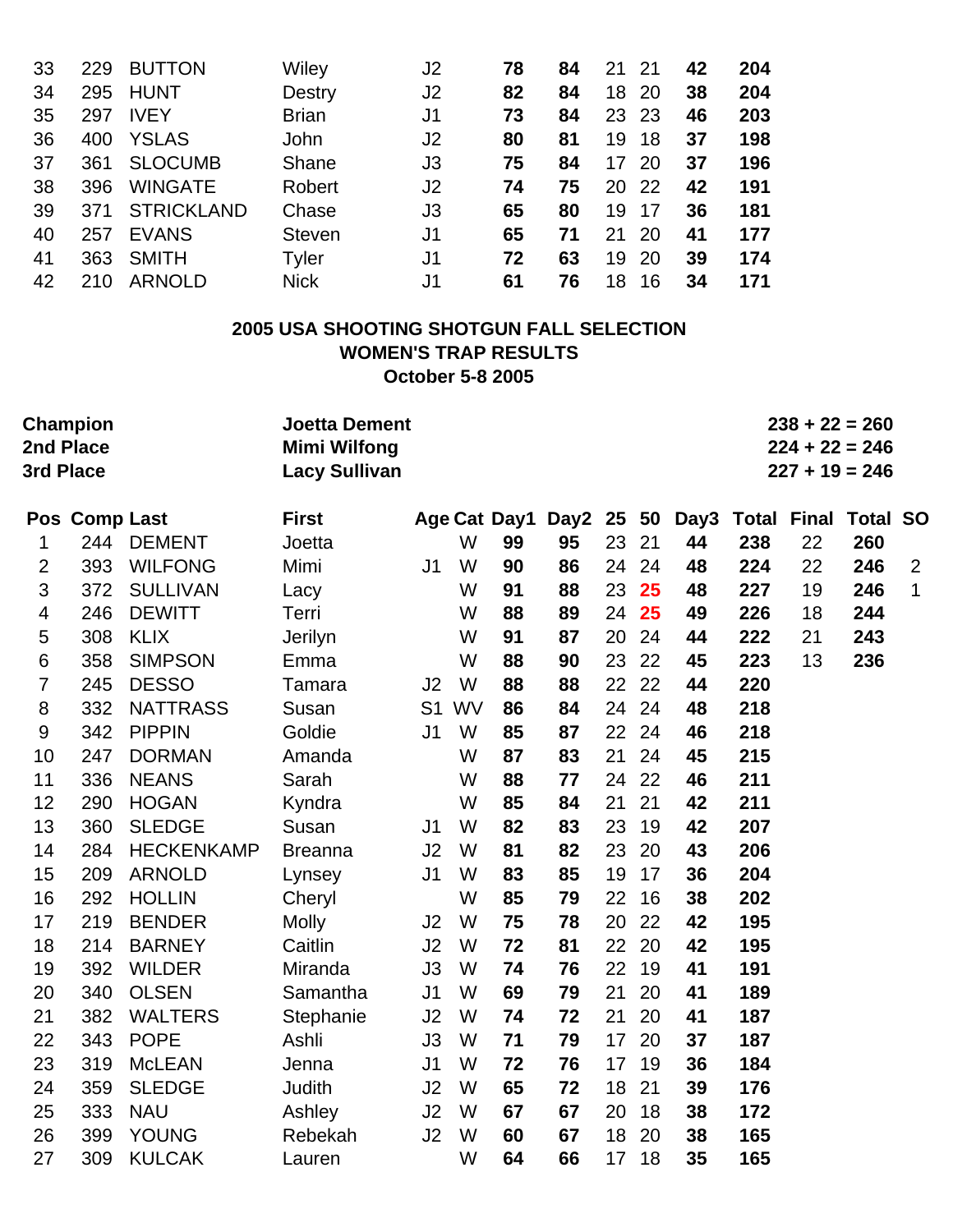## **JUNIOR WOMEN'S TRAP RESULTS**

|    | Pos Comp Last |                   | <b>First</b>   |                |   | Age Cat Day1 | Day2 25 50 |    |       |    | Day3 Total Final Total SO |    |     |                |
|----|---------------|-------------------|----------------|----------------|---|--------------|------------|----|-------|----|---------------------------|----|-----|----------------|
| 1  | 393           | <b>WILFONG</b>    | Mimi           | J1             | W | 90           | 86         |    | 24 24 | 48 | 224                       | 20 | 244 |                |
| 2  | 342           | <b>PIPPIN</b>     | Goldie         | J1             | W | 85           | 87         |    | 22 24 | 46 | 218                       | 19 | 237 | 1              |
| 3  | 245           | <b>DESSO</b>      | Tamara         | J2             | W | 88           | 88         |    | 22 22 | 44 | 220                       | 17 | 237 | $\overline{0}$ |
| 4  | 284           | <b>HECKENKAMP</b> | <b>Breanna</b> | J2             | W | 81           | 82         | 23 | 20    | 43 | 206                       | 19 | 225 |                |
| 5  | 360           | <b>SLEDGE</b>     | Susan          | J1             | W | 82           | 83         | 23 | 19    | 42 | 207                       | 17 | 224 |                |
| 6  | 209           | <b>ARNOLD</b>     | Lynsey         | J1             | W | 83           | 85         | 19 | 17    | 36 | 204                       | 16 | 220 |                |
| 9  | 219           | <b>BENDER</b>     | <b>Molly</b>   | J <sub>2</sub> | W | 75           | 78         | 20 | 22    | 42 | 195                       |    |     |                |
| 10 | 214           | <b>BARNEY</b>     | Caitlin        | J2             | W | 72           | 81         |    | 22 20 | 42 | 195                       |    |     |                |
| 7  | 392           | <b>WILDER</b>     | Miranda        | J3             | W | 74           | 76         | 22 | 19    | 41 | 191                       |    |     |                |
| 16 | 340           | <b>OLSEN</b>      | Samantha       | J1             | W | 69           | 79         | 21 | 20    | 41 | 189                       |    |     |                |
| 11 | 382           | <b>WALTERS</b>    | Stephanie      | J2             | W | 74           | 72         | 21 | 20    | 41 | 187                       |    |     |                |
| 8  | 343           | <b>POPE</b>       | Ashli          | JЗ             | W | 71           | 79         | 17 | 20    | 37 | 187                       |    |     |                |
| 17 | 319           | <b>McLEAN</b>     | Jenna          | J1             | W | 72           | 76         | 17 | 19    | 36 | 184                       |    |     |                |
| 12 | 359           | <b>SLEDGE</b>     | Judith         | J2             | W | 65           | 72         | 18 | 21    | 39 | 176                       |    |     |                |
| 13 | 333           | <b>NAU</b>        | Ashley         | J2             | W | 67           | 67         | 20 | 18    | 38 | 172                       |    |     |                |
| 14 | 399           | <b>YOUNG</b>      | Rebekah        | J2             | W | 60           | 67         | 18 | 20    | 38 | 165                       |    |     |                |
| 15 | 287           | <b>HICKEY</b>     | Holly          | J2             | W | 61           | 63         | 20 | 17    | 37 | 161                       |    |     |                |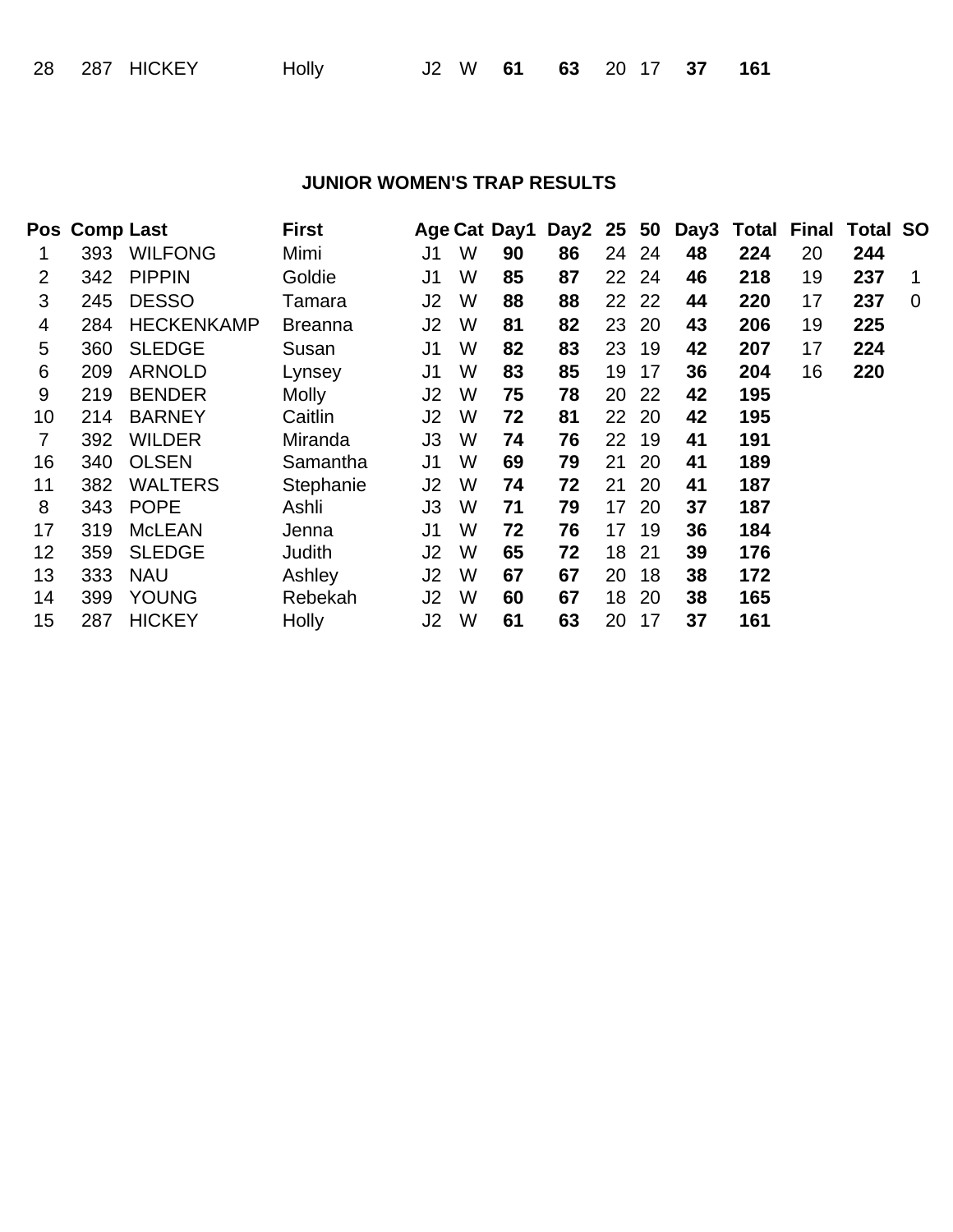#### **2005 USA SHOOTING SHOTGUN FALL SELECTION MEN'S DOUBLE TRAP RESULTS October 9-11 2005**

|           | <b>OCTODER 9-TT ZUUS</b> |            |
|-----------|--------------------------|------------|
| Champion  | <b>Glenn Eller III</b>   | 278+50=328 |
| 2nd Place | Jeff Holguin             | 277+47=324 |
| 3rd Place | <b>Josh Richmond</b>     | 272+46=318 |
|           |                          |            |

|                | Pos Comp Last |                  | <b>First</b>   |                | Age Cat | 1  | $\mathbf{2}$ | $\mathbf{3}$ | 4     | 5  | 6  |     | <b>Total Final</b> | <b>Total</b> |
|----------------|---------------|------------------|----------------|----------------|---------|----|--------------|--------------|-------|----|----|-----|--------------------|--------------|
| 1              | 254           | <b>ELLER III</b> | W Glenn        |                |         | 44 | 46           | 50           | 45    | 49 | 44 | 278 | 50                 | 328          |
| $\overline{2}$ | 291           | <b>HOLGUIN</b>   | Jeff           |                |         | 46 | 46           | 48           | 46    | 46 | 45 | 277 | 47                 | 324          |
| 3              | 347           | <b>RICHMOND</b>  | Josh           | J <sub>1</sub> |         | 46 | 47           | 44           | 46    | 43 | 46 | 272 | 46                 | 318          |
| 4              | 275           | <b>HADDEN</b>    | Ryan           |                |         | 46 | 43           | 38           | 47    | 47 | 50 | 271 | 43                 | 314          |
| 5              | 286           | <b>HERMAN</b>    | Mike           |                |         | 45 | 43           | 45           | 47    | 47 | 42 | 269 | 44                 | 313          |
| 6              | 256           | <b>ERICKSON</b>  | <b>Bret</b>    | S <sub>1</sub> |         | 45 | 45           | 49           | 42    | 41 | 48 | 270 |                    |              |
| $\overline{7}$ | 303           | <b>KEEVER</b>    | Bill           |                |         | 42 | 41           | 44           | 48    | 45 | 45 | 265 |                    |              |
| 8              | 272           | <b>GRAVES</b>    | Todd           |                |         | 44 | 42           | 44           | 45    | 42 | 45 | 262 |                    |              |
| 9              | 202           | <b>AGEE</b>      | James          |                |         | 46 | 43           | 43           | 45    | 40 | 45 | 262 |                    |              |
| 10             | 405           | <b>WEGER</b>     | Dwayne         |                |         | 40 | 41           | 43           | 48    | 45 | 44 | 261 |                    |              |
| 11             | 341           | <b>PATTON</b>    | Gregory        | J <sub>1</sub> |         | 37 | 39           | 47           | 47    | 44 | 46 | 260 |                    |              |
| 12             | 248           | <b>DREXLER</b>   | Matthew        | J <sub>1</sub> |         | 45 | 42           | 43           | 41    | 42 | 45 | 258 |                    |              |
| 13             | 328           | <b>MULLINS</b>   | John           | J <sub>1</sub> |         | 39 | 42           | 42           | 42    | 46 | 44 | 255 |                    |              |
| 14             | 307           | <b>KILLAM</b>    | Logan          |                |         | 45 | 38           | 42           | 43    | 41 | 43 | 252 |                    |              |
| 15             | 321           | <b>MCMILLAN</b>  | Micah          | J <sub>1</sub> |         | 41 | 42           | 43           | 43    | 40 | 43 | 252 |                    |              |
| 16             | 266           | <b>GEARHART</b>  | <b>Bryce</b>   | J3             |         | 42 | 41           | 36           | 41    | 42 | 44 | 246 |                    |              |
| 17             | 311           | <b>LUTZ</b>      | Sam            | J2             |         | 33 | 44           | 40           | 44    | 43 | 41 | 245 |                    |              |
| 18             | 229           | <b>BUTTON</b>    | Wiley          | J2             |         | 35 | 40           | 43           | 40    | 44 | 39 | 241 |                    |              |
| 19             | 278           | <b>HARRIS</b>    | <b>Miles</b>   | J <sub>1</sub> |         | 40 | 37           | 33           | 41    | 42 | 46 | 239 |                    |              |
| 20             | 407           | <b>POWELL</b>    | <b>Brandon</b> | J <sub>1</sub> |         | 43 | 39           | 37           | 38    | 38 | 38 | 233 |                    |              |
| 21             | 253           | <b>DYER</b>      | Rady           | S <sub>1</sub> |         | 39 | 43           | 39           | 35    | 35 | 39 | 230 |                    |              |
| 22             | 387           | <b>WEGER</b>     | Johnny         | S <sub>2</sub> |         | 33 | 35           | 36           | 38    | 41 | 44 | 227 |                    |              |
| 23             | 260           | <b>FODOR</b>     | Jared          | J2             |         | 34 | 36           | 33           | 42    | 40 | 41 | 226 |                    |              |
| 24             | 348           | <b>RICHMOND</b>  | Justin         | J2             |         | 39 | 36           | 34           | 34    | 40 | 37 | 220 |                    |              |
| 25             | 384           | <b>WARNER</b>    | Mark           | S <sub>1</sub> |         | 24 | 29           | 41           | 33    | 31 | 33 | 191 |                    |              |
| 26             | 257           | <b>EVANS</b>     | <b>Steven</b>  | J <sub>1</sub> |         | 23 | 25           | 25           | 21    | 35 | 31 | 160 |                    |              |
| 27             | 406           | <b>LACKEY</b>    | Curt           |                |         | 27 | 21           |              | 22 25 | 21 | 29 | 145 |                    |              |

## **JUNIOR MEN'S DOUBLE TRAP RESULTS**

|                |     | Pos Comp Last   | <b>First</b> |                |  |                   |  | Age Cat 1 2 3 4 5 6 Total Final Total |    |     |
|----------------|-----|-----------------|--------------|----------------|--|-------------------|--|---------------------------------------|----|-----|
| $\overline{1}$ | 347 | <b>RICHMOND</b> | Josh         | J1             |  |                   |  | 46 47 44 46 43 46 272                 | 47 | 319 |
| $\mathcal{P}$  |     | 341 PATTON      | Gregory      | J1             |  |                   |  | 37 39 47 47 44 46 260                 | 47 | 307 |
| 3              |     | 248 DREXLER     | Matthew      | J1             |  |                   |  | 45 42 43 41 42 45 258                 | 44 | 302 |
| 4              | 328 | <b>MULLINS</b>  | John         | J1             |  | 39 42 42 42 46 44 |  | 255                                   | 44 | 299 |
| 5              | 321 | <b>MCMILLAN</b> | Micah        | J <sub>1</sub> |  | 41 42 43 43 40 43 |  | 252                                   | 43 | 295 |
| 6              | 266 | GEARHART        | <b>Bryce</b> | J3             |  | 42 41 36 41 42 44 |  | 246                                   | 44 | 290 |
| 7              | 311 | LUTZ            | Sam          | J <sub>2</sub> |  |                   |  | 33 44 40 44 43 41 245                 |    |     |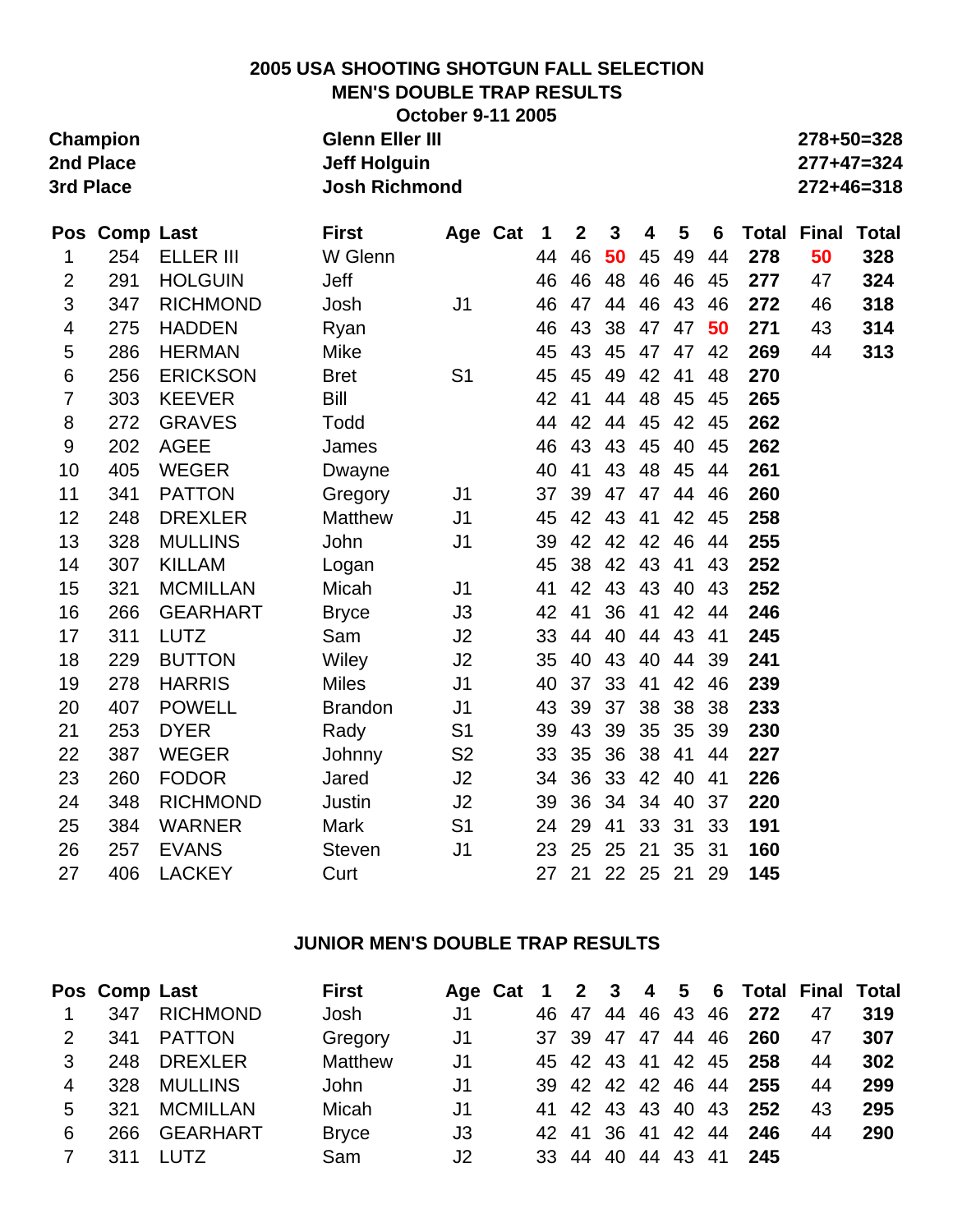| 8               | 229 BUTTON        | Wiley          | J2   |  |  |  | 35 40 43 40 44 39 241 |
|-----------------|-------------------|----------------|------|--|--|--|-----------------------|
| -9              | 260 FODOR         | Jared          | J2   |  |  |  | 34 36 33 42 40 41 226 |
|                 | 10 348 RICHMOND   | Justin         | J2   |  |  |  | 39 36 34 34 40 37 220 |
|                 | 11 278 HARRIS     | Miles          | J1   |  |  |  | 40 37 33 41 42 46 239 |
|                 | 12   407   POWELL | <b>Brandon</b> | J1   |  |  |  | 43 39 37 38 38 38 233 |
| 13 <sup>7</sup> | 257 EVANS         | Steven         | . J1 |  |  |  | 23 25 25 21 35 31 160 |

## **2005 USA SHOOTING SHOTGUN FALL SELECTION WOMEN'S DOUBLE TRAP RESULTS October 9-11 2005**

| Champion      |               | <b>Andrea Steffan</b> |  |  |  |  | 204                        |
|---------------|---------------|-----------------------|--|--|--|--|----------------------------|
| Pos Comp Last |               | <b>First</b>          |  |  |  |  | Age Cat 1 2 3 4 5 6 Total  |
|               | 1 370 STEFFAN | Andrea                |  |  |  |  | J1 W 33 33 33 29 39 37 204 |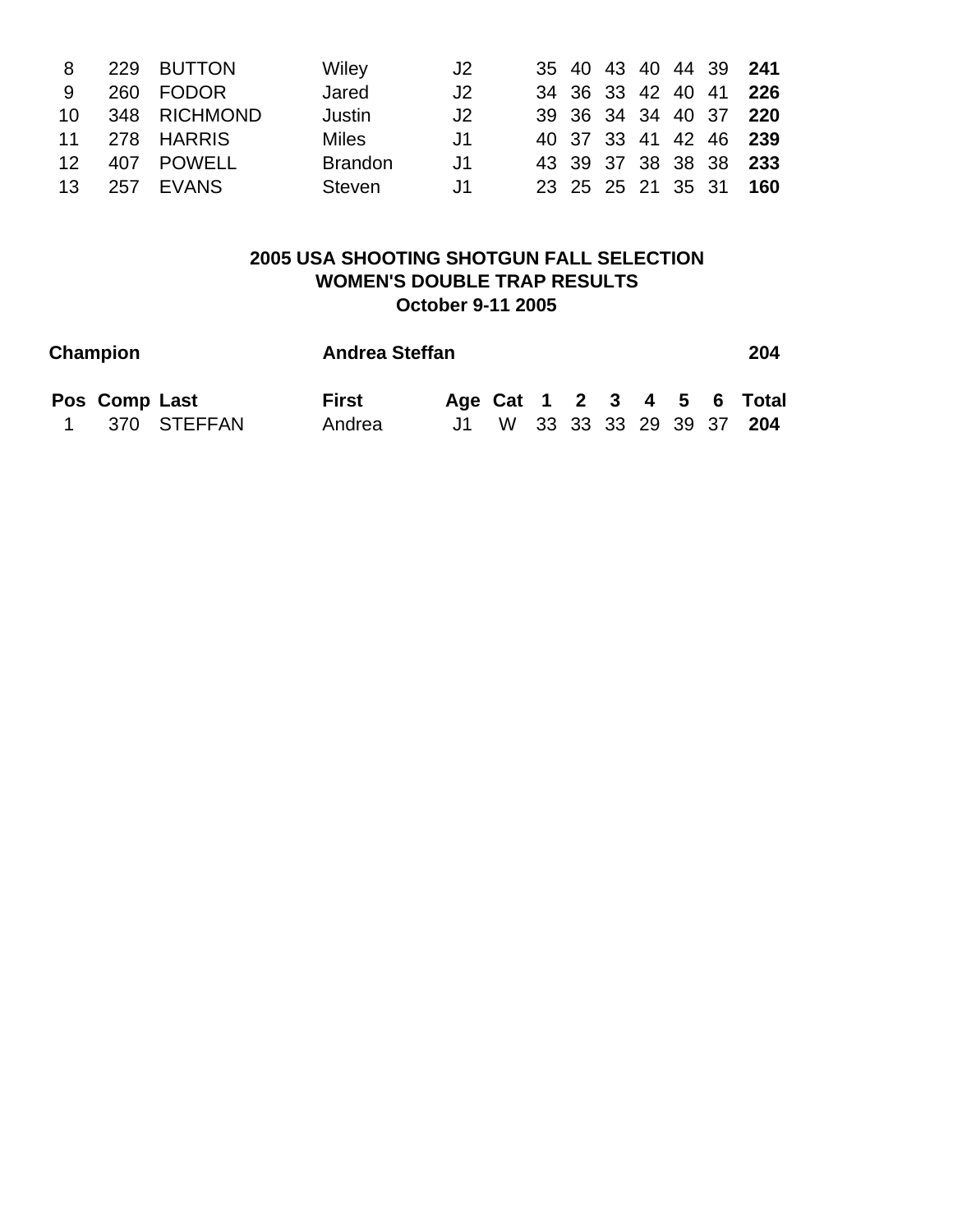| <b>2005 USA SHOOTING SHOTGUN FALL SELECTION</b><br><b>MEN'S SKEET RESULTS</b> |                  |                        |                    |                |                |      |      |      |              |              |              |                |  |
|-------------------------------------------------------------------------------|------------------|------------------------|--------------------|----------------|----------------|------|------|------|--------------|--------------|--------------|----------------|--|
|                                                                               |                  |                        |                    |                |                |      |      |      |              |              |              |                |  |
|                                                                               |                  |                        | October 12-15 2005 |                |                |      |      |      |              |              |              |                |  |
|                                                                               |                  |                        |                    |                |                |      |      |      |              |              |              |                |  |
| <b>Champion</b>                                                               |                  | <b>Allen Treadwell</b> |                    |                |                |      |      |      |              | $240+24=264$ |              |                |  |
| 2nd Place                                                                     |                  | <b>Shawn Dulohery</b>  |                    |                |                |      |      |      |              | $239+24=263$ |              |                |  |
| 3rd Place                                                                     |                  |                        | <b>Mark Weeks</b>  |                |                |      |      |      |              |              | $238+25=263$ |                |  |
|                                                                               |                  |                        |                    |                |                |      |      |      |              |              |              |                |  |
| <b>Pos</b>                                                                    | <b>Comp Last</b> |                        | <b>First</b>       | Age            | $\mathtt{Cat}$ | Day1 | Day2 | Day3 | <b>Total</b> | <b>Final</b> | <b>Total</b> | <b>SO</b>      |  |
| 1                                                                             | 374              | <b>TREADWELL</b>       | Allen              |                |                | 94   | 98   | 48   | 240          | 24           | 264          |                |  |
| $\overline{2}$                                                                | 251              | <b>DULOHERY</b>        | Shawn              |                |                | 94   | 97   | 48   | 239          | 24           | 263          | 8              |  |
| 3                                                                             | 386              | <b>WEEKS</b>           | Mark               |                |                | 95   | 93   | 50   | 238          | 25           | 263          | $\overline{7}$ |  |
| $\overline{\mathbf{4}}$                                                       | 320              | <b>MCLELLAND</b>       | R Sean             | J <sub>1</sub> |                | 92   | 94   | 48   | 234          | 24           | 258          |                |  |
| 5                                                                             | 304              | <b>KENSINGER</b>       | Troy               | J <sub>1</sub> |                | 92   | 96   | 46   | 234          | 23           | 257          |                |  |
| 6                                                                             | 397              | <b>WISE</b>            | Hunter             | J <sub>1</sub> |                | 93   | 92   | 49   | 234          | 21           | 255          |                |  |
| $\overline{7}$                                                                | 317              | <b>MASKELL</b>         | Michael            |                | $\vee$         | 91   | 97   | 45   | 233          |              |              |                |  |
| 8                                                                             | 272              | <b>GRAVES</b>          | Todd               |                |                | 98   | 90   | 45   | 233          |              |              |                |  |
| 9                                                                             | 269              | <b>GOUGLER</b>         | J.P.               | J1             |                | 87   | 96   | 48   | 231          |              |              |                |  |
| 10                                                                            | 375              | <b>VAIL III</b>        | Kenneth            | J <sub>1</sub> |                | 86   | 97   | 46   | 229          |              |              |                |  |
| 11                                                                            | 221              | <b>BLANCHARD III</b>   | <b>BJ</b>          | J2             |                | 88   | 92   | 48   | 228          |              |              |                |  |
| 12                                                                            | 316              | <b>MARBUTT</b>         | Casey              | J <sub>1</sub> |                | 92   | 91   | 45   | 228          |              |              |                |  |
| 13                                                                            | 276              | <b>HANCOCK</b>         | Vincent            | J2             |                | 88   | 91   | 48   | 227          |              |              |                |  |
| 14                                                                            | 294              | <b>HUGHES</b>          | Payne              | J2             |                | 90   | 92   | 45   | 227          |              |              |                |  |
| 15                                                                            | 329              | <b>MUSSER</b>          | Jesse              | J2             |                | 89   | 90   | 47   | 226          |              |              |                |  |
| 16                                                                            | 280              | <b>HART</b>            | Clay               |                |                | 87   | 89   | 47   | 223          |              |              |                |  |
| 17                                                                            | 207              | ALTMANN*               | Fred               |                | $\vee$         | 89   | 87   | 44   | 220          |              |              |                |  |
| 18                                                                            | 373              | <b>THOMPSON</b>        | Frank              | J <sub>2</sub> |                | 82   | 85   | 50   | 217          |              |              |                |  |
| 19                                                                            | 293              | <b>HUFF</b>            | William            | J2             |                | 85   | 86   | 45   | 216          |              |              |                |  |
| 20                                                                            | 267              | <b>GEISLER</b>         | Cole               |                |                | 89   | 85   | 42   | 216          |              |              |                |  |
| 21                                                                            | 395              | <b>WILSON</b>          | <b>Nick</b>        | J3             |                | 80   | 89   | 46   | 215          |              |              |                |  |
| 22                                                                            | 353              | <b>SCHUTZIUS JR</b>    | Mark               | J <sub>1</sub> |                | 80   | 91   | 44   | 215          |              |              |                |  |
| 23                                                                            | 401              | <b>ZEIGLER</b>         | <b>Charles</b>     | J1             |                | 85   | 90   | 40   | 215          |              |              |                |  |
| 24                                                                            | 300              | <b>JOHNSON</b>         | <b>Brian</b>       |                |                | 84   | 86   | 44   | 214          |              |              |                |  |
| 25                                                                            | 262              | <b>FREIBURGER</b>      | <b>Brian</b>       |                |                | 83   | 88   | 43   | 214          |              |              |                |  |
| 26                                                                            | 357              | <b>SHOCKLEY</b>        | Jon                | J <sub>1</sub> |                | 85   | 88   | 41   | 214          |              |              |                |  |
| 27                                                                            | 217              | <b>BELCHER</b>         | <b>Bradley</b>     | J <sub>1</sub> |                | 86   | 83   | 43   | 212          |              |              |                |  |
| 28                                                                            | 265              | <b>GASKINS</b>         | Logan              | J2             |                | 85   | 87   | 40   | 212          |              |              |                |  |
| 29                                                                            | 390              | <b>WIES</b>            | Daniel             |                |                | 78   | 86   | 47   | 211          |              |              |                |  |
| 30                                                                            | 232              | <b>CHIANG</b>          | <b>Kirk</b>        | J2             |                | 83   | 84   | 44   | 211          |              |              |                |  |
| 31                                                                            | 409              | <b>HAND</b>            | <b>Brian</b>       | J <sub>1</sub> |                | 86   | 86   | 39   | 211          |              |              |                |  |
| 32                                                                            | 233              | <b>CHIANG</b>          | Sai                | S <sub>1</sub> |                | 85   | 80   | 45   | 210          |              |              |                |  |
| 33                                                                            | 346              | <b>REID</b>            | Cody               | J2             |                | 85   | 80   | 44   | 209          |              |              |                |  |
| 34                                                                            | 279              | <b>HARRISON</b>        | Matthew            | J <sub>1</sub> |                | 81   | 83   | 45   | 209          |              |              |                |  |
| 35                                                                            | 314              | <b>MACFARLANE</b>      | lan                |                | $\vee$         | 86   | 83   | 39   | 208          |              |              |                |  |
| 36                                                                            | 239              | <b>COOK</b>            | Christoper         | J <sub>1</sub> |                | 81   | 81   | 45   | 207          |              |              |                |  |
| 37                                                                            | 315              | <b>MALOVOS</b>         | Andres             | J <sub>1</sub> |                | 76   | 86   | 43   | 205          |              |              |                |  |
| 38                                                                            | 354              | <b>SECHELSKI</b>       | Colby              | J2             |                | 78   | 86   | 40   | 204          |              |              |                |  |
|                                                                               |                  |                        |                    |                |                |      |      |      |              |              |              |                |  |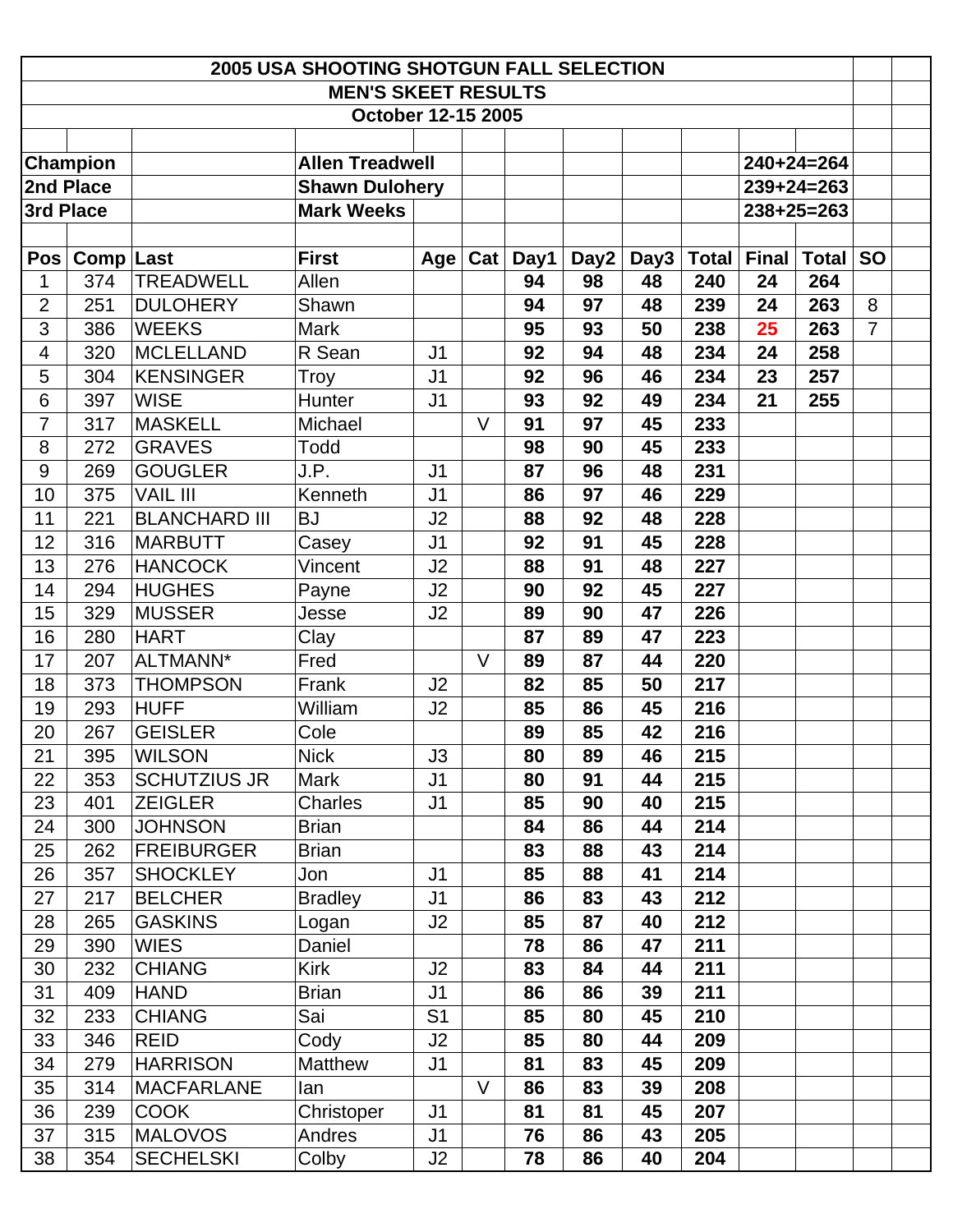| 39             | 351                                                            | <b>SCHOLES</b>                                                | Joe                               |                |                | 83       | 82       | 39         | 204        |                    |              |              |              |
|----------------|----------------------------------------------------------------|---------------------------------------------------------------|-----------------------------------|----------------|----------------|----------|----------|------------|------------|--------------------|--------------|--------------|--------------|
| 40             | 268                                                            | <b>GIBSON</b>                                                 | Jimmy                             | J3             |                | 84       | 74       | 39         | 197        |                    |              |              |              |
| 41             | 408                                                            | KIMBROUGH*                                                    | <b>Nicholas</b>                   | J2             |                | 77       | 80       | 37         | 194        |                    |              |              |              |
| 42             | 352                                                            | SCHUTZIUS*                                                    | <b>Matthew</b>                    | J2             |                | 82       | 78       | 32         | 192        |                    |              |              |              |
| 43             | 322                                                            | <b>MEARS</b>                                                  | R Travis                          | J <sub>1</sub> |                | 70       | 77       | 43         | 190        |                    |              |              |              |
| 44             | 349                                                            | <b>RINKER</b>                                                 | Jacob                             | J <sub>1</sub> |                | 81       | 69       | 36         | 186        |                    |              |              |              |
| 45             | 378                                                            | <b>WAGGENER</b>                                               | Joshua                            | J <sub>1</sub> |                | 71       | 79       | 35         | 185        |                    |              |              |              |
| 46             | 288                                                            | <b>HODGES</b>                                                 | Taylor                            | J2             |                | 70       | 79       | 35         | 184        |                    |              |              |              |
| 47             | 238                                                            | <b>COGGINS</b>                                                | Thomas                            | J3             |                | 68       | 75       | 36         | 179        |                    |              |              |              |
| 48             | 312                                                            | <b>LYLE</b>                                                   | Pete (Leon)                       | S <sub>2</sub> |                | 77       | 71       | 30         | 178        |                    |              |              |              |
| 49             | 234                                                            | <b>CHISNALL</b>                                               | Robert                            |                | $\vee$         | 74       | 63       | 37         | 174        |                    |              |              |              |
| 50             | 250                                                            | <b>DUARTE</b>                                                 | Diego                             |                |                | 85       | 89       | <b>DNF</b> | 174        |                    |              |              |              |
| 51             | 264                                                            | <b>GAMEL</b>                                                  | <b>Nick</b>                       |                |                | 67       | 69       | 36         | 172        |                    |              |              |              |
| 52             | 230                                                            | <b>CAFARELLI</b>                                              | Ryan                              | J <sub>1</sub> |                | 76       | 66       | 27         | 169        |                    |              |              |              |
| 53             | 350                                                            | <b>SADDLER</b>                                                | Paul                              |                | $\vee$         | 71       | 67       | 31         | 169        |                    |              |              |              |
| 54             | 368                                                            | <b>STEENBERGEN</b>                                            | Jay                               | J2             |                | 66       | 68       | 33         | 167        |                    |              |              |              |
| 55             | 369                                                            | <b>STEENBERGEN</b>                                            | Joseph                            | J <sub>1</sub> |                | 64       | 72       | 30         | 166        |                    |              |              |              |
| 56             | 339                                                            | <b>OGLE</b>                                                   | Keith                             |                | $\vee$         | 68       | 64       | 32         | 164        |                    |              |              |              |
| 57             | 325                                                            | <b>MILLS</b>                                                  | Paul                              |                | $\vee$         | 61       | 62       | 36         | 159        |                    |              |              |              |
| 58             | 305                                                            | <b>KEYS</b>                                                   | Alan                              |                | $\vee$         | 56       | 62       | 27         | 145        |                    |              |              |              |
|                |                                                                |                                                               |                                   |                |                |          |          |            |            |                    |              |              |              |
|                | Comp #408 received 3 pt deduction rnd 4 day 1 rule #9.13.4.6.2 |                                                               |                                   |                |                |          |          |            |            |                    |              |              |              |
|                | Comp #207 received 1 pt deduction rnd 1 day 2 rule #9.5.7.7.1  |                                                               |                                   |                |                |          |          |            |            |                    |              |              |              |
|                |                                                                | Comp #352 received 1 pt deduction rnd 1 day 3 rule #9.5.7.7.1 |                                   |                |                |          |          |            |            |                    |              |              |              |
|                |                                                                |                                                               |                                   |                |                |          |          |            |            |                    |              |              |              |
|                |                                                                |                                                               |                                   |                |                |          |          |            |            |                    |              |              |              |
|                |                                                                |                                                               | <b>JUNIOR MEN'S SKEET RESULTS</b> |                |                |          |          |            |            |                    |              |              |              |
|                |                                                                |                                                               |                                   |                |                |          |          |            |            |                    |              |              |              |
| Pos            | Comp Last                                                      |                                                               | <b>First</b>                      | Age            | $\mathsf{Cat}$ | Day1     | Day2     | Day3       |            | <b>Total Final</b> | <b>Total</b> | <b>SO</b>    | <b>SO</b>    |
| 1              | 304                                                            | <b>KENSINGER</b>                                              | Troy                              | J <sub>1</sub> |                | 92       | 96       | 46         | 234        | 23                 | 257          | 5            |              |
| $\overline{2}$ | 320                                                            | MCLELLAND                                                     | R Sean                            | J1             |                | 92       | 94       | 48         | 234        | 23                 | 257          | 4            |              |
| 3              | 397                                                            | <b>WISE</b>                                                   | Hunter                            | J <sub>1</sub> |                | 93       | 92       | 49         | 234        | 22                 | 256          |              |              |
| 4              | 221                                                            | <b>BLANCHARD III</b>                                          | <b>BJ</b>                         | J2             |                | 88       | 92       | 48         | 228        | 25                 | 253          | 2            |              |
| 5              | 269                                                            | <b>GOUGLER</b>                                                | J.P.                              | J <sub>1</sub> |                | 87       | 96       | 48         | 231        | 22                 | 253          | 1            | $\mathbf{2}$ |
| 6              | 375                                                            | <b>VAIL III</b>                                               | Kenneth                           | J1             |                | 86       | 97       | 46         | 229        | 24                 | 253          | $\mathbf{1}$ | 1            |
| $\overline{7}$ | 316                                                            | <b>MARBUTT</b>                                                | Casey                             | J <sub>1</sub> |                | 92       | 91       | 45         | 228        |                    |              |              |              |
| 8              | 276                                                            | <b>HANCOCK</b>                                                | Vincent                           | J2             |                | 88       | 91       | 48         | 227        |                    |              |              |              |
| 9              | 294                                                            | <b>HUGHES</b>                                                 | Payne                             | J2             |                | 90       | 92       | 45         | 227        |                    |              |              |              |
| 10             | 329                                                            | <b>MUSSER</b>                                                 | Jesse                             | J2             |                | 89       | 90       | 47         | 226        |                    |              |              |              |
| 11             | 373                                                            | <b>THOMPSON</b>                                               | Frank                             | J2             |                | 82       | 85       | 50         | 217        |                    |              |              |              |
| 12             | 293                                                            | <b>HUFF</b>                                                   | William                           | J2             |                | 85       | 86       | 45         | 216        |                    |              |              |              |
| 13             | 395                                                            | <b>WILSON</b>                                                 | <b>Nick</b>                       | J3             |                | 80       | 89       | 46         | 215        |                    |              |              |              |
| 14             | 353                                                            | <b>SCHUTZIUS JR</b>                                           | Mark                              | J <sub>1</sub> |                | 80       | 91       | 44         | 215        |                    |              |              |              |
| 15             | 401                                                            | <b>ZEIGLER</b>                                                | Charles                           | J <sub>1</sub> |                | 85       | 90       | 40         | 215        |                    |              |              |              |
| 16             | 357                                                            | <b>SHOCKLEY</b>                                               | Jon                               | J <sub>1</sub> |                | 85       | 88       | 41         | 214        |                    |              |              |              |
| 17             | 217                                                            | <b>BELCHER</b>                                                | <b>Bradley</b>                    | J <sub>1</sub> |                | 86       | 83       | 43         | 212        |                    |              |              |              |
| 18<br>19       | 265<br>232                                                     | <b>GASKINS</b><br><b>CHIANG</b>                               | Logan<br>Kirk                     | J2<br>J2       |                | 85<br>83 | 87<br>84 | 40<br>44   | 212<br>211 |                    |              |              |              |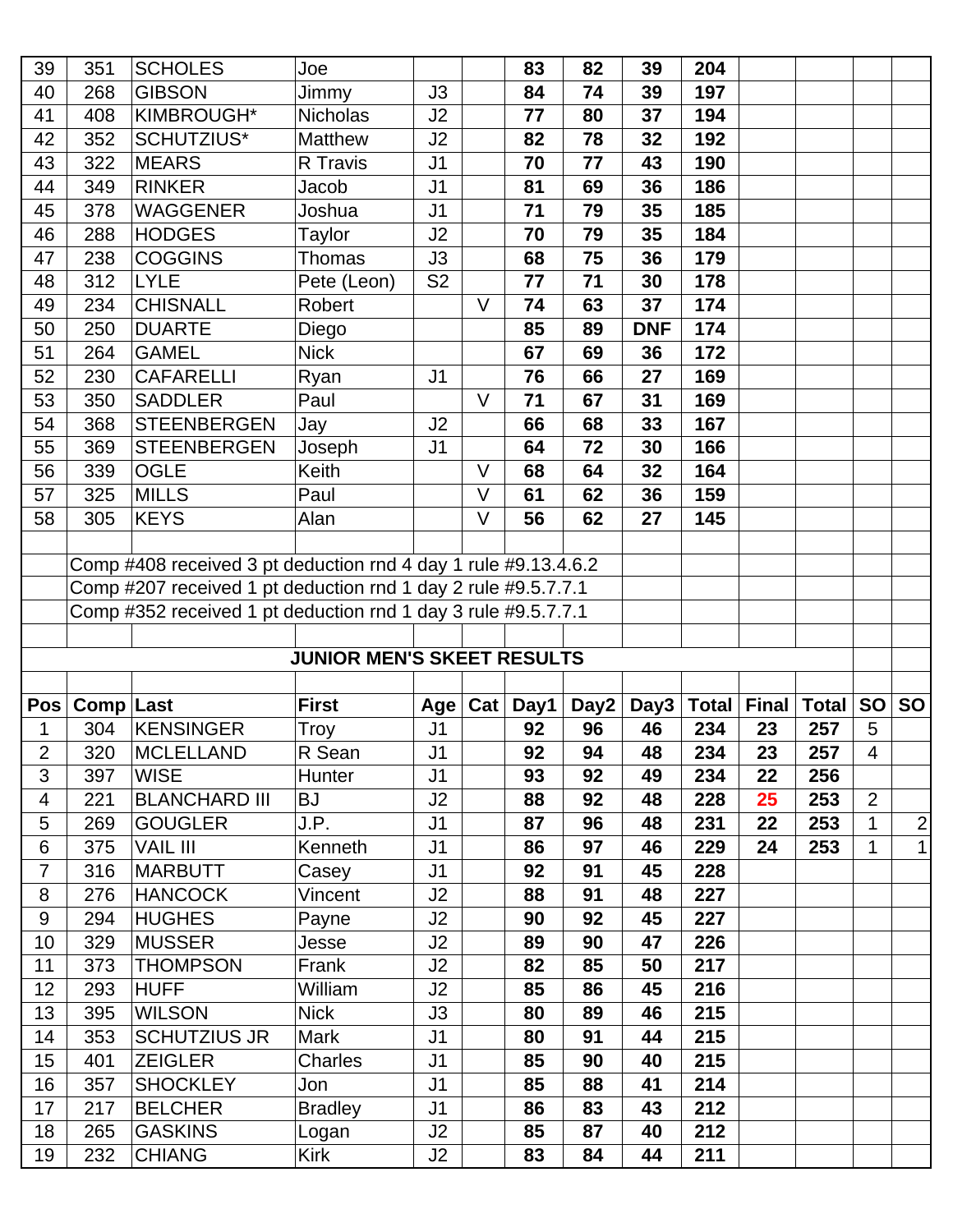| $225+23=248$                                           |
|--------------------------------------------------------|
| $225+21=246$                                           |
| $219+23=242$                                           |
|                                                        |
|                                                        |
|                                                        |
|                                                        |
|                                                        |
|                                                        |
|                                                        |
|                                                        |
|                                                        |
|                                                        |
|                                                        |
|                                                        |
|                                                        |
|                                                        |
|                                                        |
|                                                        |
|                                                        |
| <b>Total</b>                                           |
| 247                                                    |
| 242                                                    |
| 217                                                    |
| <b>Total</b><br>248<br>246<br>242<br>235<br>234<br>225 |